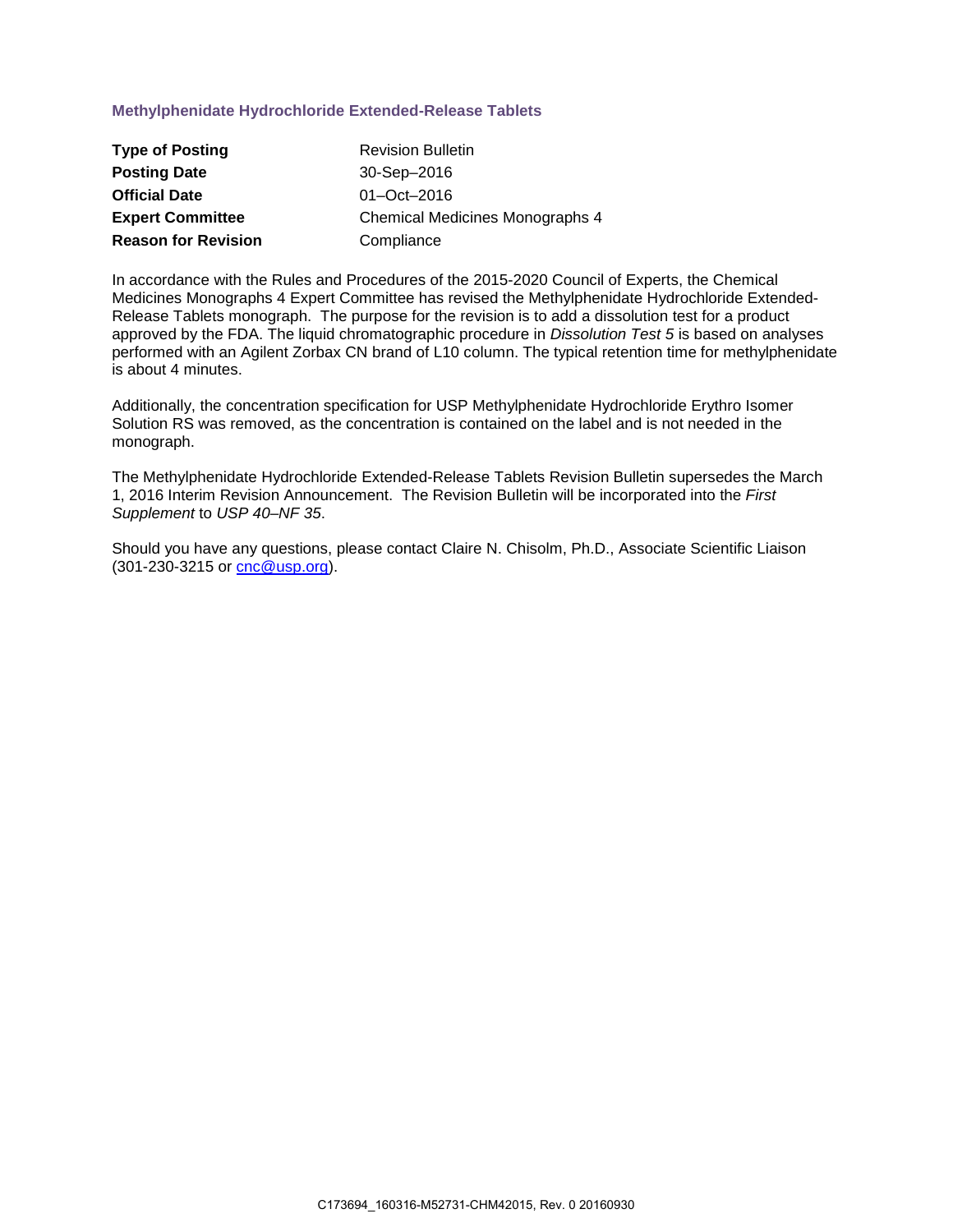# **Methylphenidate Hydrochloride Detector:** UV 210 nm<br>**Extended Belesse Tablets Detector:** Column: 3.9-mm × 15-cm; 5-µm packing L1 **Extended-Release Tablets Column:** 3.9-mm × 15-cm; 5.5-pm **× 15-cm**<br>
Flow rate: 1 mL/min

**FLOW FINITION**<br> **FLOW PROPERTY IS NOT THE DEFINITION**<br> **FLOW RUN LIME:** 2 times the retention time of Methylphenidate Hydrochloride Extended-Release Tablets contain NLT 90.0% and NMT 110.0% of the labeled contain NLT 90.0% and NMT 110.0% of the labeled<br>amount of methylphenidate hydrochloride (C<sub>14</sub>H<sub>19</sub>NO<sub>2</sub> · **System suitability solution** and *Standard*<br>HCl). **Samples:** *System suitability solution*<br>solution solution

• **A. INFRARED ABSORPTION**<br>
Sample: Place a portion of powdered Tablets, equiva-<br>
lent to 100 mg of methylphenidate hydrochloride, in a<br>
lated compound A and methylphenidate hydrochloride, in a<br>
lated compound A and Tablet

• **B**. The retention time of the major peak of the *Sample* Result =  $(r_v/r_s) \times (C_s/C_v) \times 100$ *solution* corresponds to that of the *Standard solution*, as obtained in the  $\bullet$  Assay. $\bullet$  (IRA 1-Mar-2016)

### **PROCEDURE**

- **•** (mg/mL)•**.Mobile phase:** Dissolve 2 g of octanesulfonic acid sodium salt in 730 mL of water. Adjust with phosphoric acid to a pH of 2.7. Mix with 270 mL of acetonitrile. acid to a pH of 2.7. Mix with 270 mL of acetonitrile. **PERFORMANCE TESTS Solution A:** Acidified water; adjusted with phosphoric acid to a pH of 3
- **Diluent A:** Acetonitrile and *Solution A* (25:75) *Change to read:* **Diluent B:** Acetonitrile and methanol (50:50) **System suitability solution:** 80 µg/mL of USP • **DISSOLUTION** 〈**711**〉 Methylphenidate Hydrochloride RS, 1 µg/mL of **Test 1** methylphenidate hydrochloride erythro isomer from **Medium:** Water; 500 mL

USP Methylphenidate Hydrochloride Erythro Isomer So-<br>Iution RS, and 2 ug/mL of USP Methylphenidate Re-<br>Innes: 1, 2, 3.5, 5, and 7 h<br>Innes: 1, 2, 3.5, 5, and 7 h lution RS, and 2 µg/mL of USP Methylphenidate Related Compound A RS in *Diluent A* 

**Standard solution:** 0.1 mg/mL of USP Methylpheni-<br>date Hydrochloride RS in *Diluent A* date Hydrochloride RS in *Diluent A* 4.0 and dilute with water to 1000 mL.<br> **Sample stock solution:** Nominally 1 mg/mL of **All Mobile phase:** Methanol, acetonitrile,

methylphenidate hydrochloride prepared as follows.<br>
Dissolve NLT 10 Tablets in a suitable volumetric flask **heating internal standard solution:** 0.4 mg/mL of phenyl-Dissolve NLT 10 Tablets in a suitable volumetric flask **Internal standard solution:** 0.4 mg/m<br>with 20% of the total flask volume of *Diluent B*. The ephrine hydrochloride in *Mobile phase* with 20% of the total flask volume of *Diluent B*.<br>[NOTE—Alternatively, a portion of powder from NLT 10 **Standard stock solution:** (1.5 × [L/500]) mg/mL of [NOTE—Alternatively, a portion of powder from NLT 10 **Standard stock solution:** (1.5 × [*L*/500]) mg/mL of Tablets may be transferred to a suitable volumetric **USP Methylphenidate Hydrochloride RS** in *Mobile*<br>
flask and suspended in 20% of the total flask volume *phase* where *L* is the label claim of methylphenidate flask and suspended in 20% of the total flask volume *phase* where *L* is the label claim of methylphenidate of *Diluent B*.] Stir for 4 h. Dilute with *Solution A* to hydrochloride in mg/Tablet of Diluent B.] Stir for 4 h. Dilute with *Solution A* to<br>volume.<br>**Standard solution:** Transfer 10.0 mL of the *Standard* 

**Sample solution:** Nominally 0.1 mg/mL of *stock solution* to a glass-stoppered, 25-mL conical *Sample stock solution*. [NOTE—Centrifuge before chro- mix. matographic analysis.]

(See *Chromatography* 〈621〉*, System Suitability*.) pore size. Do not use glass fiber filters.

Mode: LC<br>Detector: UV 210 nm

- 
- 
- 
- 
- 
- 
- 
- 
- **IDENTIFICATION**<br>• **A. INFRARED ABSORPTION**<br>**Solutionity requirements**<br>**Solutability requirements**<br>**Solutability requirements** 
	-
	-
	-

methylphenidate hydrochloride (C<sub>14</sub>H<sub>19</sub>NO<sub>2</sub> · HCl) in **Change to read:** the portion of Tablets taken:

$$
Result = (r_U/r_S) \times (C_S/C_U) \times 100
$$

- 
- $r_U$  = peak response from the *Sample solution*<br> $r_S$  = peak response from the *Standard solutio*<br> $C_S$  = concentration of USP Methylphenidate  $=$  peak response from the *Standard solution*
- **ASSAY C**<sub>S</sub> = concentration of USP Methylphenidate Hydrochloride RS in the *Standard solution*
- (mg/mL) *Change to read: <sup>C</sup><sup>U</sup>* = nominal concentration of methylphenidate hydrochloride in the *Sample solution* •

(mg/mL) (IRA 1-Mar-2016)<br>Acceptance criteria: 90.0%-110.0%

- -
	-
	- -
	- **Buffer:** Dissolve 1.6 g of anhydrous sodium acetate in 900 mL of water. Adjust with acetic acid to a pH of
	- **Mobile phase:** Methanol, acetonitrile, and *Buffer* (40:30:30)
	-
	-
	- flask, add 5.0 mL of the *Internal standard solution*, and
- matographic analysis.] **Sample stock solution:** Use portions of the solution<br>Chromatographic system **Sample stock solution:** Use portions of the solution under test passed through a suitable filter of 0.45-µm
	- **Sample solution:** Transfer 10.0 mL of the *Sample stock solution* to a glass-stoppered, 25-mL conical flask, add 5.0 mL of the *Internal standard solution*, and mix.

2016 The United States Pharmacopeial Convention *All Rights Reserved.*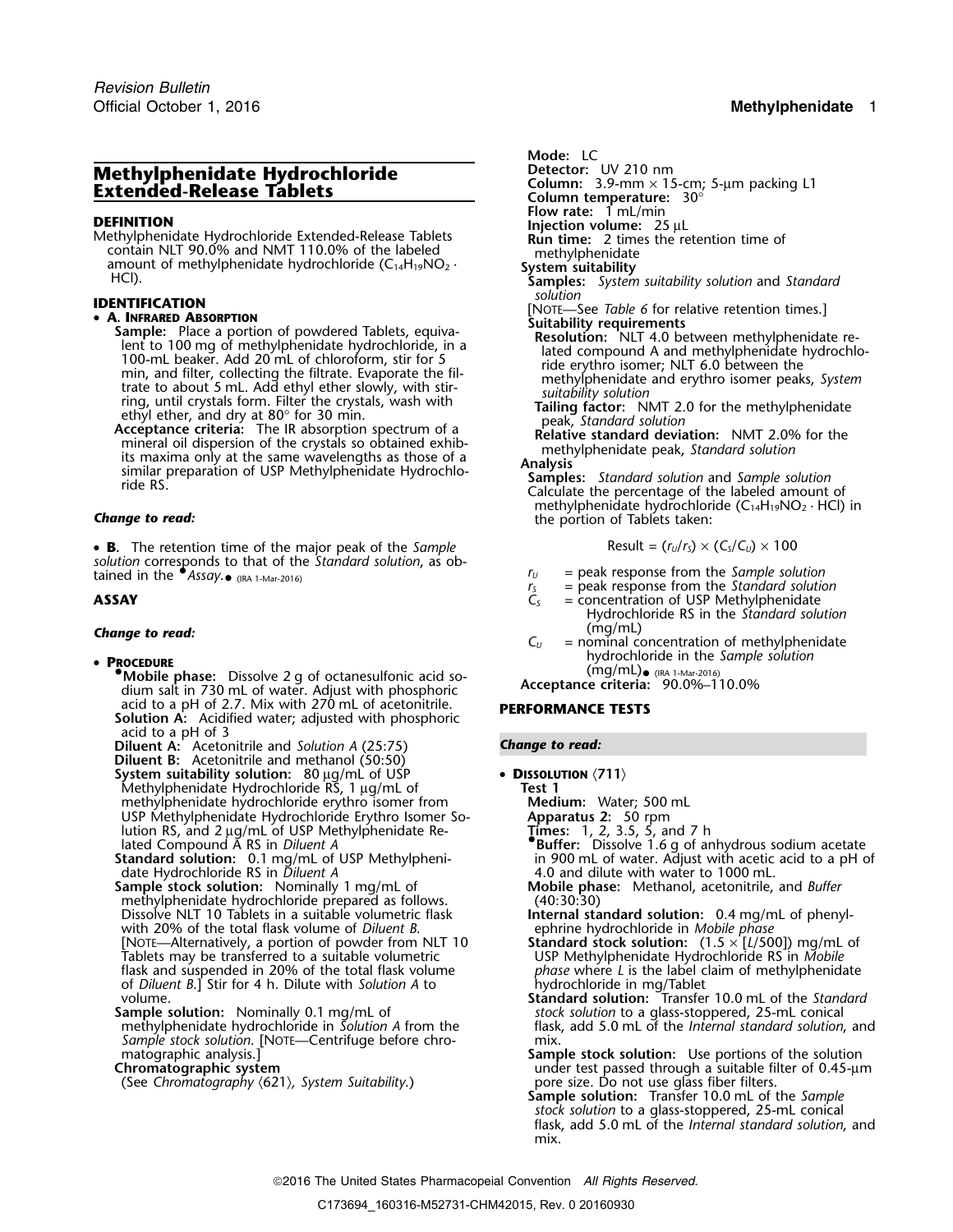**Mode:** LC **Mode:** LC

**Injection volume:** 50 µL<br>**System suitability** 

[NOTE—The relative retention times for phenylephrine **Sample:** Middle range concentration of the *Standard* hydrochloride and methylphenidate hydrochloride are *solutions* 0.8 and 1.0, respectively.]

**Suitability requirements** •. **Resolution:** NLT 2.0 between the analyte and inter- **Tailing factor:** NMT 2

peak response ratios of the analyte to the internal<br>standard standard **Analysis**

**Samples:** *Standard solution* and *Sample solution*• (IRA 1- test

Calculate the percentage of the labeled amount of methylphenidate hydrochloride (C<sub>14</sub>H<sub>19</sub>NO<sub>2</sub> · HCl) dissolved by using the procedure in the *Assay*, making any necessary volumetric adjustments.

**Tolerances:** See *Table 1*. **Tolerances:** See *Table 2*.

| <b>Time</b><br>(h) | <b>Amount Dissolved</b><br>(9) | Time<br>(h) | <b>Amount Disse</b><br>(%) |
|--------------------|--------------------------------|-------------|----------------------------|
|                    | $25 - 45$                      |             | $12 - 32$                  |
|                    | $40 - 65$                      |             | $40 - 60$                  |
| 3.5                | $55 - 80$                      |             | <b>NLT 85</b>              |
|                    | $70 - 90$                      | $3-6$ (avg) | $9 - 15$ (/h)              |
|                    | NIT 80                         |             |                            |

methylphenidate hydrochloride (C<sub>14</sub>H<sub>19</sub>NO<sub>2</sub> · HCl) dissolved at the times specified conform to *Dissolu-* tion (711), *Acceptance Table 2*. dissolved at the times specified conform to *Dissolu- tion* 〈711〉*, Acceptance Table 2*.

**For products labeled for dosing every 24 h** h: **Test 2:** If the product complies with this test, the labeling indicates that it meets USP *Dissolution Test 2*. Result =  $(Y - X)/3$ <br>Medium: Acidified water; adjusted with phosphoric  $Y = \text{cumulative drug released for } Y$ 

Apparatus 7 (see Drug Release (724)): 30 cycles/min;<br>
Apparatus 7 (see Drug Release (724)): 30 cycles/min;<br>
2-3 cm amplitude. Follow Sample preparation A using<br>
a metal  $\bullet$  spring sample holder (Figure 5d). (ERR 1-Jun-<br> a metal spring sample holder (righter surface of the Tablet<br>
2015) Place one Tablet in the holder with the Tablet<br>
orifice facing down, and cover the top of the holder **Medium:** pH 6.8 phosphate buffer (6.8 g/L of mono-<br>
b with Parafilm<sup>TM</sup>. At the end of each specified test in-<br>terval, the systems are transferred to the next row of the properties of the systems are transferred to the next row of<br>new test tubes containing 50 mL of fresh *Me* **The Example 1-h intervals for a duration of 10 h intervals for a duration of 10 h intervals for a duration of 10 h intervals for a duration of 10 h intervals for a duration of**  $\alpha$  **and 10 h**  $\alpha$  **and 10 h**  $\alpha$  **and 10 h \alpha** 

Calculate the percentage of the labeled amount of<br>methylphenidate hydrochloride  $(C_{14}H_{19}NO_2 \cdot HC)$  dis-<br>basic potasium phosphate in water adjusted with

making serial dilutions of the *Standard stock solution* **Chromatographic system** in *Diluent* to bracket the expected drug concentration range.

**Chromatographic system**<br>
(See Chromatography  $\langle 621 \rangle$ , System Suitability.) **Chromatography (621)** (See *Chromatography* 〈621〉*, System Suitability*.) (See *Chromatography* 〈621〉*, System Suitability*.) **Detector:** UV 210 nm **Detector:** UV 220 nm **Column:** 4.6-mm × 25-cm; packing L10 **Column:** 3.2-mm × 5-cm; 5-µm packing L1 **Folumn:** 4.6-mm × 25-cm; packing L10 **Column:** 3.2-mm × 5-cm;<br> **Flow rate:** 1.5 mL/min **Column temperature:** 30°<br> **Injection volume:** 50 µL **Flow rate:** 1 mL/min **Injection volume:** 25 µL<br>**System suitability Sample:** *Standard solution*<br>NOTE—The relative retention times for phenylephrine **Sample:** Middle range concentration of the *Standard* • (IRA 1-Mar-2016) nal standard peaks<br>**Relative standard deviation:** NMT 2.0% for the **Relative standard deviation:** NMT 2% for the peak<br>response of the analyte; NMT 2% for the retention response of the analyte; NMT 2% for the retention time of the analyte

**Samples:** *Standard solutions* and the solution under

Construct a calibration curve by plotting the peak response versus the concentration of the Standard solutions. Determine the amount of methylphenidate hy-<br>drochloride (C<sub>14</sub>H<sub>19</sub>NO<sub>2</sub> · HCl) in each interval by linear regression analysis of the standard curve.<br>**Tolerances:** See Table 2.

**Table 1 Table 2**

| Time<br>(h) | <b>Amount Dissolved</b><br>(%) | Time<br>(h) | <b>Amount Dissolved</b><br>(%) |
|-------------|--------------------------------|-------------|--------------------------------|
|             | $25 - 45$                      |             | $12 - 32$                      |
|             | $40 - 65$                      |             | $40 - 60$                      |
| 3.5         | $55 - 80$                      |             | <b>NLT 85</b>                  |
|             | $70 - 90$                      | $3-6$ (avg) | $9-15$ (/h)                    |

The percentages of the labeled amount of The percentages of the labeled amount of methylphenidate hydrochloride (C<sub>14</sub>H<sub>19</sub>NO<sub>2</sub> · HCl)<br>methylphenidate hydrochloride (C<sub>14</sub>H<sub>19</sub>NO<sub>2</sub> · HCl) dissolved at the times specified conform to *Dissolu*-

Calculate the average percentage released from 3–6<br>h:

Solution A: Dissolve by using the following method.<br>
Solution A: Dissolve 2.0 g of sodium 1-octanesulfon-<br>
ate in 700 mL of water, mix well, and adjust with<br>
phosphoric acid to a pH of 3.0.<br>
Mobile phase: Acetonitrile and

prospheric acid to a pH of 3.0.<br>
Mobile phase: Acetonitrile and *Solution* (25:75)<br>
Mobile phase: Acetonitrile and *Medium* (25:75)<br>
Standard solution: 0.06 mg/mL of USP Methylpheni-<br>
date Hydrochloride RS in 0.1 N hydroch Methylphenidate Hydrochloride RS in *Diluent* the standard a suitable polytetrafluoroethylene (PTFE)<br> **Standard solutions:** Prepare at least six solutions by the prepare at least six solutions: Prepare size.<br> **Standard sol**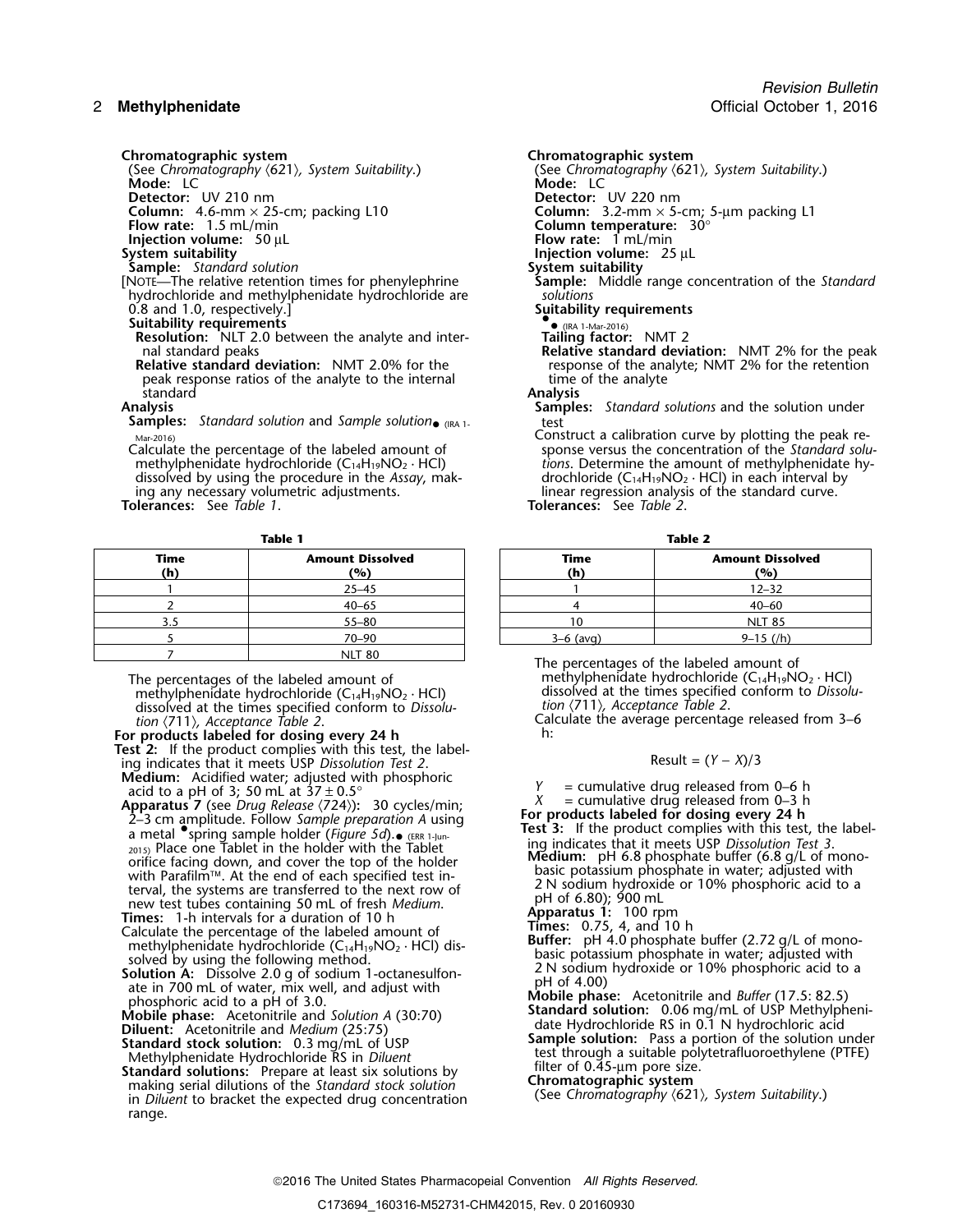**Mode:** LC **Table 4**<br> **Detector:** UV 210 nm Column:  $3.0$ -mm  $\times$  5-cm;  $2.5$ -µm packing L1<br>Column temperature:  $50^{\circ}$ <br>Flow rate: See *Table 3*.

| <b>Time</b><br>(min) | <b>Flow Rate</b><br>(mL/min) |
|----------------------|------------------------------|
| 0.0                  | 0.75                         |
| 2.5                  | 0.75                         |
| 3.0                  | 2.00                         |
| 6.0                  | 2.00                         |
| 6.5                  | 0.75                         |
| 7 በ                  | ሰ 75                         |

**Sample:** *Standard solution*<br>[NOTE—The relative retention times for methylpheni-<br>**Standard solution:** 0.02 ma/

- 
- Calculate the concentration  $(C_i)$  of methylphenidate<br>hydrochloride  $(C_{14}H_{19}NO_2 \cdot HCl)$  in the sample with-Calculate the concentration (C<sub>i</sub>) of methylphenidate<br>
hydrochloride (C<sub>14</sub>H<sub>19</sub>NO<sub>2</sub> · HCl) in the sample with-<br>
drawn from the vessel at each time point (i) shown<br>
in Table 4:<br> **Column temperature:** 40°<br> **Column tempera**

- 
- 
- dissolved at each time point (*i*) shown in *Table 4*:

$$
Result_1 = C_1 \times V \times (1/L) \times 100
$$

$$
Result_2 = \{ [C_2 \times (V - V_5)] + [C_1 \times V_5] \} \times (1/L) \times 100
$$

$$
Result_3 = (\{C_3 \times [V - (2 \times V_5)]\} + [(C_2 + C_1) \times V_5]) \times (1/L) \times 100
$$

- hydrochloride in the portion of sample withdrawn at time point (*i*) (mg/mL)
- *V* = volume of *Medium*, 900 mL<br>*L* = label claim (mg/Tablet)
- 
- $V_s$  = volume of the Sample solution withdrawn from the *Medium* (mL)

**Tolerances:** See *Table 4*.

| m<br>5-cm; $2.5$ -µm packing L1<br>e: 50° | <b>Time Point</b> | Time<br>(h) | <b>Amount</b><br><b>Dissolved</b><br>(%) |  |  |
|-------------------------------------------|-------------------|-------------|------------------------------------------|--|--|
| 23.                                       |                   | 0.75        | $12 - 30$                                |  |  |
|                                           |                   |             | $55 - 80$                                |  |  |
| Table 3                                   |                   | 10          | <b>NLT 80</b>                            |  |  |

**(min) (mL/min)** The percentages of the labeled amount of methylphenidate hydrochloride ( $C_{14}H_{19}NO_2 \cdot HCl$ ) dissolved at the times specified conform to *Dissolu*tion (711), Acceptance Table 2.<br>Test 4: If the product complies with this test, the label-<br>ing indicates that it meets USP Dissolution Test 4. Medium: 0.001 N hydrochloric acid; 500 mL **Apparatus 2:** 50 rpm<br>**Times:** 1, 2, 6, and 10 h **The Injection volume:** 10 µL **Injection volume:** 10 µL **System suitability** every L of *Mobile phase*: Acetonitrile and water (20:80). For every L of *Mobile phase* add 1.0 mL of formic acid and **Sample:** *Standard soluti* NOTE—The relative retention times for methylpheni-<br>date related compound A, the erythro isomer, and<br>methylphenidate are 0.47, 0.65, and 1.0,<br>respectively.]<br>methylphenidate are 0.47, 0.65, and 1.0,<br>respectively.]<br>sample sol methylphenidate are 0.47, 0.65, and 1.0,<br>
respectively.]<br>
Sample solution: Pass a portion of the solution under<br>
respectively.]<br>
Suitability requirements<br>
Relative standard deviation: NMT 2.0%<br>
Analysis<br>
Samples: Standard **Injection volume:**  $10 \mu L$ <br>Result<sub>i</sub> = ( $r_U/r_S$ ) × C<sub>S</sub> **System suitability Sample:** *Standard solution*  $r_0$  = sum of the peak responses of methylphenidate<br>and methylphenidate related compound A<br>from the *Sample solution*<br> $r_5$  = peak response of methylphenidate from the<br>*Samples: Samples: Samples: Samples: Sample* 

$$
Result_i = (r_U/r_S) \times C_S
$$

- $r_U$  = peak response of methylphenidate from the *Sample solution*
- *r*<sub>*S*</sub> = peak response of methylphenidate from the Standard solution

 $C<sub>S</sub>$  = concentration of USP Methylphenidate<br>Hydrochloride RS in the *Standard solution* 

Calculate the percentage of the labeled amount of<br>methylphenidate hydrochloride  $(C_{14}H_{19}NO_2 \cdot HCl)$ *C*<sub>i</sub> = concentration of methylphenidate dissolved at each time point (*i*) shown in *Table 5*:

$$
Result_1 = C_1 \times V \times (1/L) \times 100
$$

Result<sub>2</sub> = {[
$$
C_2 \times (V - V_5)
$$
] + [ $C_1 \times V_5$ ]}  $\times$  (1/ $L$ )  $\times$  100

$$
Result_3 = (\{C_3 \times [V - (2 \times V_3)]\} + [(C_2 + C_1) \times V_3]) \times (1/
$$
  

$$
L) \times 100
$$

 $Result_4 = (\{C_4 \times [V - (3 \times V_5)]\} + [(C_3 + C_2 + C_1) \times V_5])$  $\times$  (1/*L*)  $\times$  100

 $C_i$  = concentration of methylphenidate hydrochloride in the portion of sample withdrawn at time point (*i*) (mg/mL)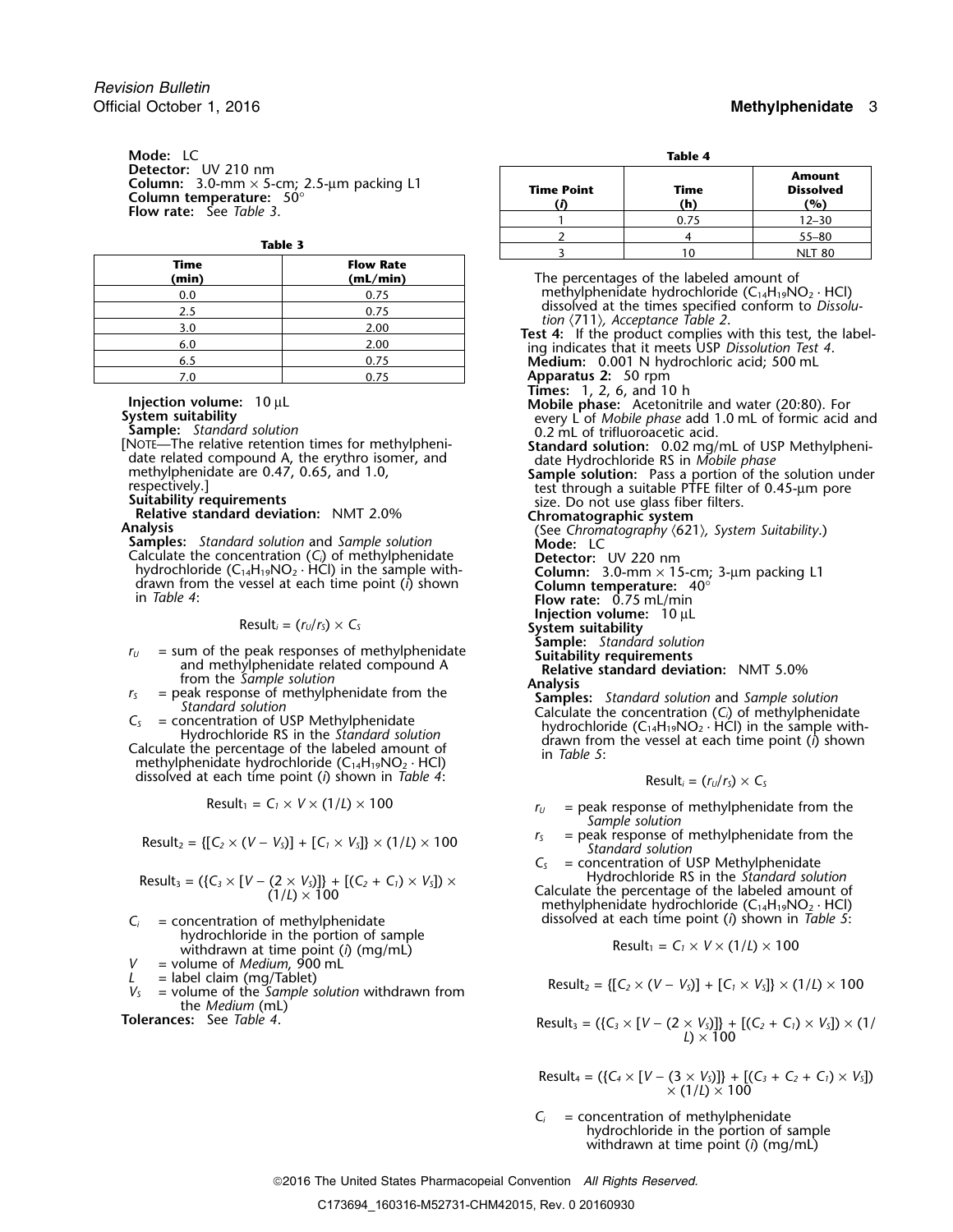- 
- 
- the *Medium* (mL)<br>**Tolerances:** See *Table 5*.

| <b>Time Point</b> | Time | <b>Amount</b><br><b>Dissolved</b> | Result <sub>3</sub> = ({C <sub>3</sub> × [V – (2 × V <sub>S</sub> )]} + [(C <sub>2</sub> + C <sub>1</sub> ) × V <sub>S</sub> ]) × (1/ |
|-------------------|------|-----------------------------------|---------------------------------------------------------------------------------------------------------------------------------------|
|                   | (h)  | (%)                               | $L \times 100$                                                                                                                        |
|                   |      | $20 - 40$                         |                                                                                                                                       |
|                   |      | $35 - 55$                         |                                                                                                                                       |
|                   |      | $65 - 85$                         | Result <sub>4</sub> = $({C_4} \times [V - (3 \times V_S)]) + [(C_3 + C_2 + C_1) \times V_S])$                                         |
|                   |      | <b>NIT 80</b>                     | $\times$ (1/L) $\times$ 100                                                                                                           |

The percentages of the labeled amount of **C**<sub>*i*</sub>  $\overline{C}$  = concentration of methylphenidate and methylphenidate hydrochloride in the portion of sample methylphenidate hydrochloride in the portion of sample methylphenidate hydrochloride (C<sub>14</sub>H<sub>19</sub>NO<sub>2</sub> · HCl) hydrochloride in the portion of sample dissolved at the times specified conform to *Dissolu*<br>tion (711), *Acceptance Table 2*. The polynomial of Medium, 500 mL dissolved at the times specified conform to Dissolu-

- *tion* (711)*, Acceptance Table 2*. *V* = volume of *Medium*, 500 mL **• • 1 • 1 • 1 • 1 • 1 • 1 • 1 1 1 1 1 1 1 1 1 1 1 1** Test 5: If the product complies with this test, the *V<sub>S</sub>* = label claim (mg/Tablet)<br>labeling indicates that it meets USP *Dissolution Test 5*.  $V_s$  = volume of the *Sample solution* withdrawn from<br>**Medium**: Water: 500 **Medium:** the *Medium* (mL) Water; 500 mL
- 
- **Times:** 1, 2, 3.5, and 5 h
- **Buffer:** 1.6 g/L of anhydrous sodium acetate in water. **Table 6**
- Adjust with acetic acid to a pH of 4.0.
- Mobile phase: Methanol, acetonitrile, and Buffer (40:30:30)<br>Standard stock solution: 0.2 mg/mL of USP Methylphenidate Hydrochloride RS in 0.1 N hydrochloric acid VS
- **Standard solution:** [L/500] mg/mL of USP Methylphenidate Hydrochloride RS in 0.1 N hydrochloric acid VS from *Standard stock solution*, where *L* is the label claim of methylphenidate hydrochloride in
- test through a suitable filter of 0.45-µm pore size, then transfer filtrate to a suitable container which al- •ready contains 10 µL of 2 N hydrochloric acid TS for requirements every 1 mL of solution transferred.

**Chromatographic system IMPURITIES**

(See *Chromatography* 〈621〉*, System Suitability*.) **Mode:** LC *Change to read:* **Detector:** UV 210 nm

**Column:** 4.6-mm × 25-cm; 5 µm packing L10 **• ORGANIC IMPURITIES**<br>Flow rate: 1.5 mL/min

- 
- 

Calculate the concentration (C<sub>i</sub>) of methylphenidate<br>
hydrochloride erythro isomer from<br>
hydrochloride (C<sub>14</sub>H<sub>19</sub>NO<sub>2</sub> · HCl) in the sample with-<br>
drawn from the vessel at each time point (i) shown<br>
in Table 6:<br>
Result

- 
- $r_s$  = peak response of methylphenidate from the *Standard solution*
- Hydrochloride RS in the Standard solution

*V* = volume of *Medium*, 500 mL Calculate the percentage of the labeled amount of  $L =$  label claim (mg/Tablet) discreption of the labeled amount of the labeled amount of the labeled amount of the labeled amount of the lab *L* = label claim (mg/Tablet)<br>  $V_s$  = volume of the *Sample solution* withdrawn from dissolved at each time point (*i*) shown in Table 6: *dissolved at each time point (i) shown in Table 6:* 

 $\text{Result}_1 = C_1 \times V \times (1/L) \times 100$ 

**Table 5** 
$$
Result_2 = \{ [C_2 \times (V - V_5)] + [C_1 \times V_5] \} \times (1/L) \times 100
$$

Result<sub>3</sub> = (
$$
{C_3 \times [V - (2 \times V_5)]}
$$
 +  $[(C_2 + C_1) \times V_5]$ ) × (1/  
L) × 100

 $\{$ Result<sub>4</sub> = ({ $C_4 \times [V - (3 \times V_S)]$ } + [ $(C_3 + C_2 + C_1) \times V_S$ ])  $\chi$  (1/*L*)  $\chi$  100

- 
- 
- 
- 

**Apparatus 2:** 50 rpm **biased by Equation 2. 50 rpm Tolerances:** See Table 6.

| <b>Time Point</b> | Time<br>(h) | <b>Amount</b><br><b>Dissolved</b><br>(%) |
|-------------------|-------------|------------------------------------------|
|                   |             | $40 - 60$                                |
|                   |             | $55 - 80$                                |
|                   |             | $75 - 95$                                |
|                   |             | <b>NLT 80</b>                            |

is the label claim of methylphenidate hydrochloride in The percentages of the labeled amount of<br>mg/Tablet.<br>**Sample solution:** Pass a portion of the solution under dissolved at the times specified conform to *Dissolu*-• (RB 1-Oct-2016)

**UNIFORMITY OF DOSAGE UNITS** 〈**905**〉**:** Meet the

**Example the Control of the Control of Control of the Control of Control of the Control of Control of the Control of Control of Control of Control of Control of Control of Control of Control of Control of Control of Contr** methylphenidate<br>methylphenidate a pH of 2.7. Mix with 270 mL of acetonitrile.<br>Solution A: Acidified water; adjusted with phosphoric<br>System suitability

- 
- 

System suitability<br>
Sample: Standard solution<br>
Suitability requirements<br>
Relative standard deviation: NMT 2.0%<br>
Analysis<br>
Samples: Standard solution and Sample solution<br>
Samples: Standard solution and Sample solution<br>
Samp

- Hydrochloride RS, 0.5 <sup>µ</sup>g/mL of methylphenidate hy- Result*<sup>i</sup>* = (*<sup>r</sup>U*/*<sup>r</sup>S*) <sup>×</sup> *<sup>C</sup><sup>S</sup>* drochloride erythro isomer from USP Methylphenidate Hydrochloride Erythro Isomer Solution RS, and 1.5 <sup>µ</sup>g/ *<sup>r</sup><sup>U</sup>* = peak response of methylphenidate from the mL of USP Methylphenidate Related Compound A RS<br>in *Diluent A*
- *Standard solution* **Sample stock solution:** Nominally 1 mg/mL of *C<sub>S</sub>* = concentration of USP Methylphenidate methylphenidate hydrochloride prepared as follows.<br>Hydrochloride RS in the *Standard solution* **Standard Dissolve NLT 10** Tablets in a suitable volumetric flask with 20% of the total flask volume of *Diluent B*.

2016 The United States Pharmacopeial Convention *All Rights Reserved.*